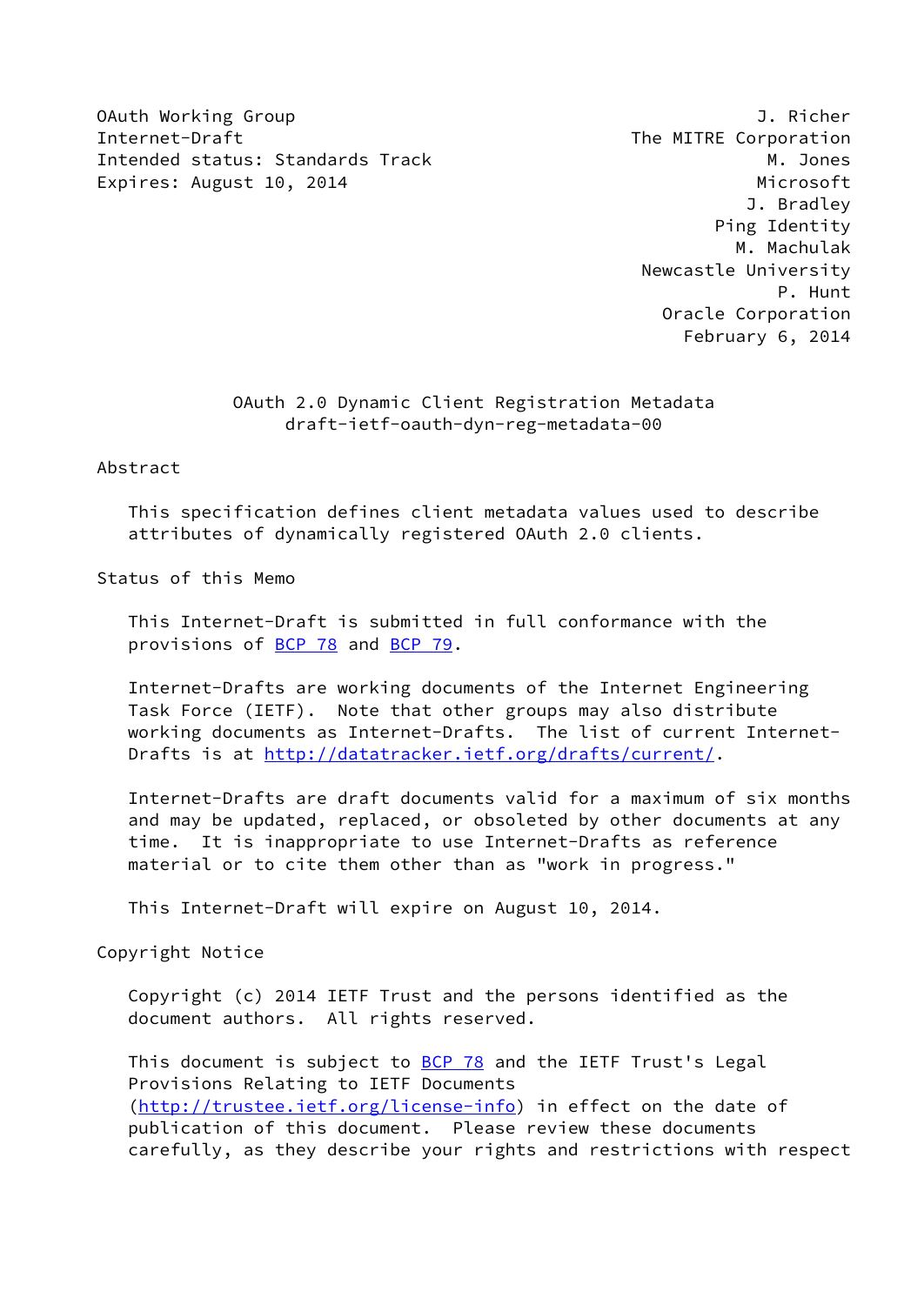Internet-Draft OAuth Dynamic Registration Metadata February 2014

 to this document. Code Components extracted from this document must include Simplified BSD License text as described in Section 4.e of the Trust Legal Provisions and are provided without warranty as described in the Simplified BSD License.

# Table of Contents

| 1.1. Notational Conventions 3                          |  |  |
|--------------------------------------------------------|--|--|
|                                                        |  |  |
| <u>2</u> . Client Metadata <u>3</u>                    |  |  |
| 2.1. Human Readable Client Metadata 5                  |  |  |
|                                                        |  |  |
| 3.1. OAuth Registration Client Metadata Registration 6 |  |  |
| $3.1.1.$ Registry Contents 6                           |  |  |
| 4. Security Considerations 8                           |  |  |
|                                                        |  |  |
|                                                        |  |  |
|                                                        |  |  |
| Appendix C. Document History 9                         |  |  |
|                                                        |  |  |
|                                                        |  |  |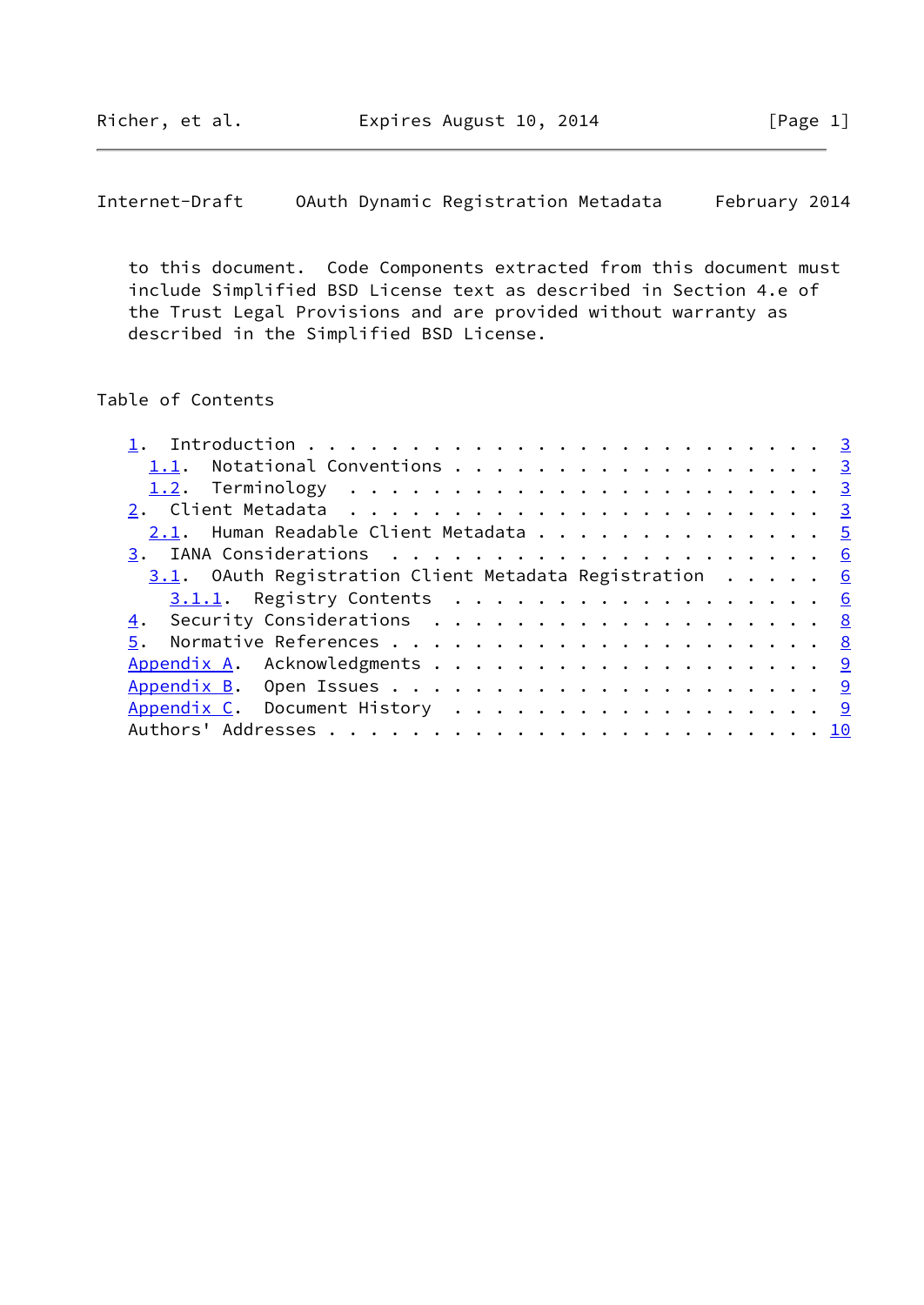Richer, et al. Expires August 10, 2014 [Page 2]

<span id="page-2-1"></span>Internet-Draft OAuth Dynamic Registration Metadata February 2014

### <span id="page-2-0"></span>[1](#page-2-0). Introduction

 In order for an OAuth 2.0 client to utilize an OAuth 2.0 authorization server, the client needs specific information to interact with the server, including an OAuth 2.0 Client ID to use at that server. The OAuth 2.0 Dynamic Client Registration Core Protocol [\[OAuth.Registration\]](#page-9-4) specification describes how an OAuth 2.0 client can be dynamically registered with an authorization server to obtain this information and how metadata about the client can be registered with the server.

 This specification extends the core registration specification by defining a specific set of client metadata values that can be used to describe additional attributes of dynamically registered OAuth 2.0 clients beyond those defined in the core registration specification.

### <span id="page-2-2"></span>[1.1](#page-2-2). Notational Conventions

 The key words 'MUST', 'MUST NOT', 'REQUIRED', 'SHALL', 'SHALL NOT', 'SHOULD', 'SHOULD NOT', 'RECOMMENDED', 'MAY', and 'OPTIONAL' in this document are to be interpreted as described in [\[RFC2119](https://datatracker.ietf.org/doc/pdf/rfc2119)].

 Unless otherwise noted, all the protocol parameter names and values are case sensitive.

### <span id="page-2-3"></span>[1.2](#page-2-3). Terminology

 This specification uses the terms "Access Token", "Refresh Token", "Authorization Code", "Authorization Grant", "Authorization Server", "Authorization Endpoint", "Client", "Client Identifier", "Client Secret", "Protected Resource", "Resource Owner", "Resource Server", "Response Type", and "Token Endpoint" defined by OAuth 2.0 [[RFC6749\]](https://datatracker.ietf.org/doc/pdf/rfc6749) and the terms defined by the OAuth 2.0 Client Dynamic Registration Core Protocol [[OAuth.Registration\]](#page-9-4).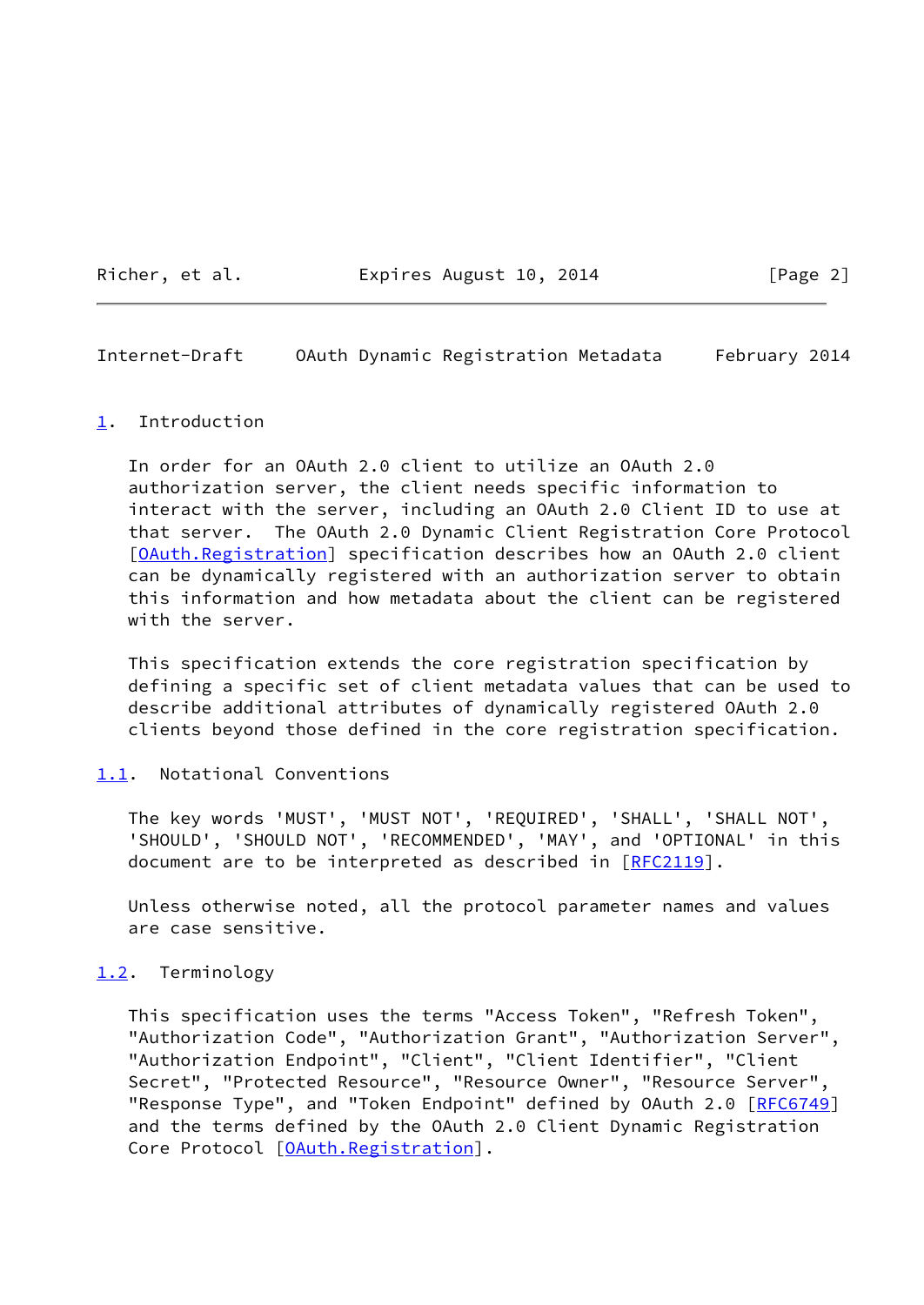## <span id="page-3-0"></span>[2](#page-3-0). Client Metadata

 Registering client metadata values with an authorization server may be necessary or useful to facilitate usage of the authorization server by the client. This specification extends the list of client metadata values defined in OAuth 2.0 Client Dynamic Registration Core Protocol [\[OAuth.Registration\]](#page-9-4) with the following fields:

Richer, et al. Expires August 10, 2014 [Page 3]

Internet-Draft OAuth Dynamic Registration Metadata February 2014

- client\_name Human-readable name of the client to be presented to the user. If omitted, the authorization server MAY display the raw "client\_id" value to the user instead. It is RECOMMENDED that clients always send this field. The value of this field MAY be internationalized, as described in [Section 2.1](#page-5-0).
- client\_uri URL of the homepage of the client. If present, the server SHOULD display this URL to the end user in a clickable fashion. It is RECOMMENDED that clients always send this field. The value of this field MUST point to a valid web page. The value of this field MAY be internationalized, as described in [Section 2.1](#page-5-0).
- logo\_uri URL that references a logo for the client. If present, the server SHOULD display this image to the end user during approval. The value of this field MUST point to a valid image file. The value of this field MAY be internationalized, as described in [Section 2.1](#page-5-0).
- scope Space separated list of scope values (as described in OAuth 2.0 Section [3.3 \[RFC6749\]\)](https://datatracker.ietf.org/doc/pdf/rfc6749#section-3.3) that the client can use when requesting access tokens. The semantics of values in this list is service specific. If omitted, an authorization server MAY register a Client with a default set of scopes.
- contacts Array of email addresses for people responsible for this client. The authorization server MAY make these addresses available to end users for support requests for the client. An authorization server MAY use these email addresses as identifiers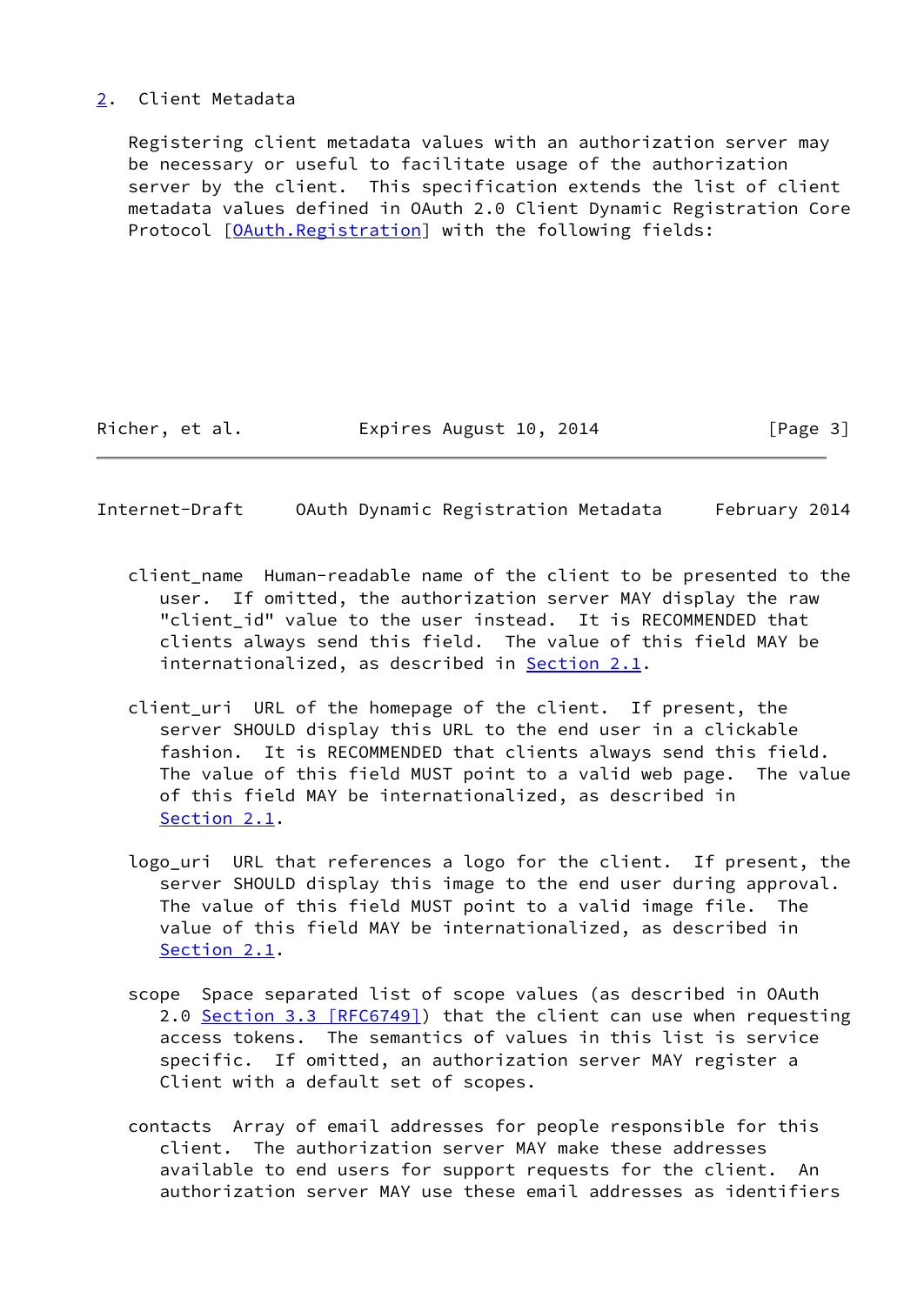for an administrative page for this client.

- tos uri URL that points to a human-readable Terms of Service document for the client. The Authorization Server SHOULD display this URL to the end-user if it is given. The Terms of Service usually describe a contractual relationship between the end-user and the client that the end-user accepts when authorizing the client. The value of this field MUST point to a valid web page. The value of this field MAY be internationalized, as described in [Section 2.1](#page-5-0).
- policy\_uri URL that points to a human-readable Policy document for the client. The authorization server SHOULD display this URL to the end-user if it is given. The policy usually describes how an end-user's data will be used by the client. The value of this field MUST point to a valid web page. The value of this field MAY be internationalized, as described in **Section 2.1**.

| Richer, et al. | Expires August 10, 2014 | [Page 4] |
|----------------|-------------------------|----------|
|----------------|-------------------------|----------|

<span id="page-4-0"></span>Internet-Draft OAuth Dynamic Registration Metadata February 2014

- jwks\_uri URL for the Client's JSON Web Key Set [\[JWK](#page-9-5)] document representing the client's public keys. The value of this field MUST point to a valid JWK Set. These keys MAY be used for higher level protocols that require signing or encryption.
- software id Identifier for the software that comprises a client. Unlike "client\_id", which is issued by the authorization server and generally varies between instances, the "software\_id" is asserted by the client software and is intended to be shared between all copies of the client software. The value for this field MAY be a UUID [\[RFC4122](https://datatracker.ietf.org/doc/pdf/rfc4122)]. The identifier SHOULD NOT change when software version changes or when a new installation instance is detected. Unless used as a claim in a signed software statement, authorization servers MUST treat this field as self asserted by the client and MUST NOT make any trust decisions based upon the value of this field alone.
- software version Version identifier for the software that comprises a client. The value of this field is a string that is intended to be compared using string equality matching. The value of the "software\_version" SHOULD change on any update to the client software. Unless used as a claim in a signed software statement,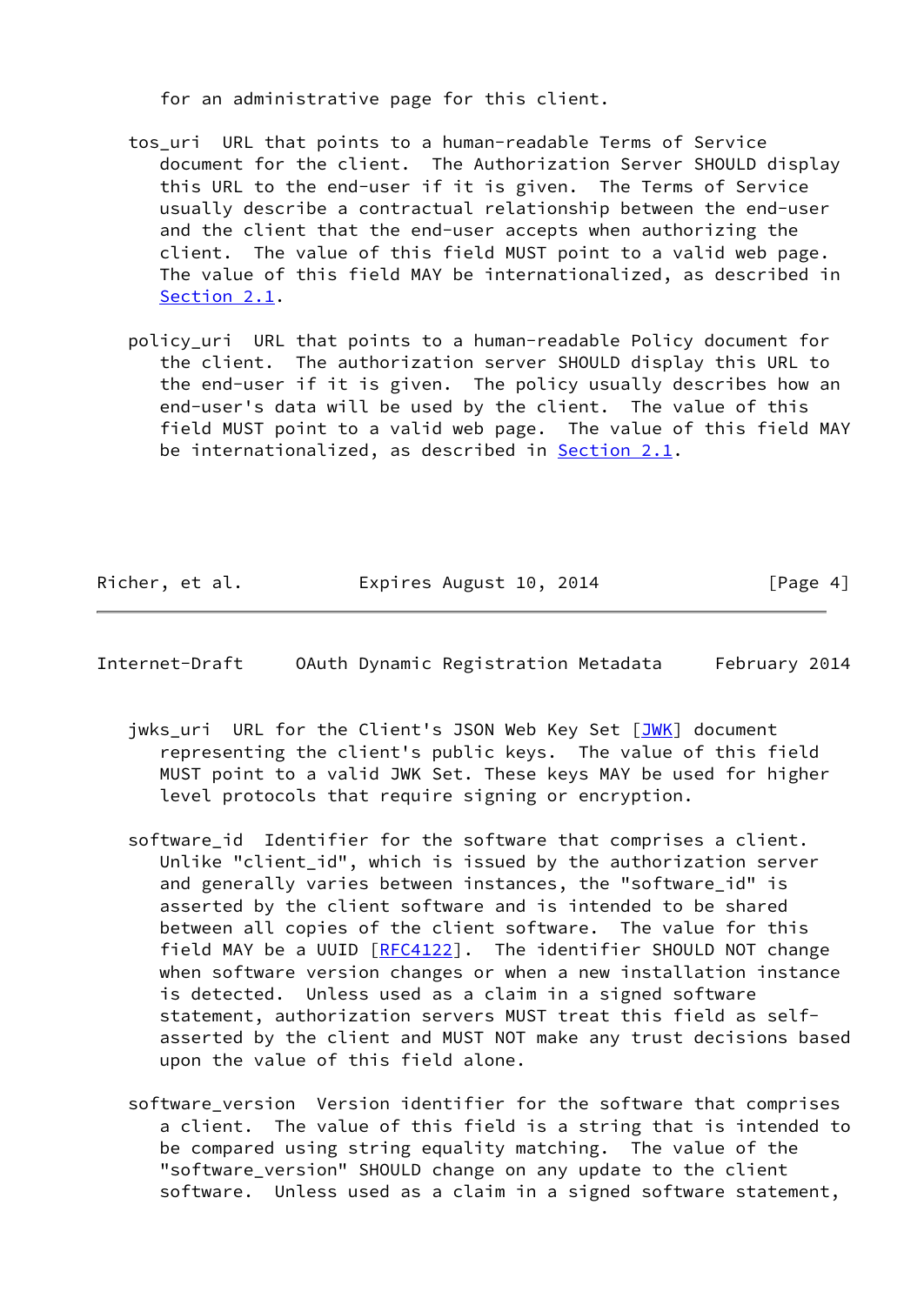authorization servers MUST treat this field as self-asserted by the client and MUST NOT make any trust decisions based upon the value of this field alone.

## <span id="page-5-0"></span>[2.1](#page-5-0). Human Readable Client Metadata

 Human-readable client metadata values and client metadata values that reference human-readable values MAY be represented in multiple languages and scripts. For example, the values of fields such as "client\_name", "tos\_uri", "policy\_uri", "logo\_uri", and "client\_uri" might have multiple locale-specific values in some client registrations.

To specify the languages and scripts, **BCP47** [\[RFC5646](https://datatracker.ietf.org/doc/pdf/rfc5646)] language tags are added to client metadata member names, delimited by a # character. Since JSON member names are case sensitive, it is RECOMMENDED that language tag values used in Claim Names be spelled using the character case with which they are registered in the IANA Language Subtag Registry [\[IANA.Language\]](#page-8-2). In particular, normally language names are spelled with lowercase characters, region names are spelled with uppercase characters, and languages are spelled with mixed case characters. However, since **BCP47** language tag values are case insensitive, implementations SHOULD interpret the language tag values supplied in a case insensitive manner. Per the recommendations in **BCP47**, language tag values used in metadata member names should only be as specific as necessary. For instance, using

| Richer, et al. | Expires August 10, 2014 | [Page 5] |
|----------------|-------------------------|----------|
|----------------|-------------------------|----------|

<span id="page-5-1"></span>Internet-Draft OAuth Dynamic Registration Metadata February 2014

 "fr" might be sufficient in many contexts, rather than "fr-CA" or "fr-FR".

 For example, a client could represent its name in English as ""client\_name#en": "My Client"" and its name in Japanese as ""client\_name#ja-Jpan-JP":

 "\u30AF\u30E9\u30A4\u30A2\u30F3\u30C8\u540D"" within the same registration request. The authorization server MAY display any or all of these names to the resource owner during the authorization step, choosing which name to display based on system configuration, user preferences or other factors.

 If any human-readable field is sent without a language tag, parties using it MUST NOT make any assumptions about the language, character set, or script of the string value, and the string value MUST be used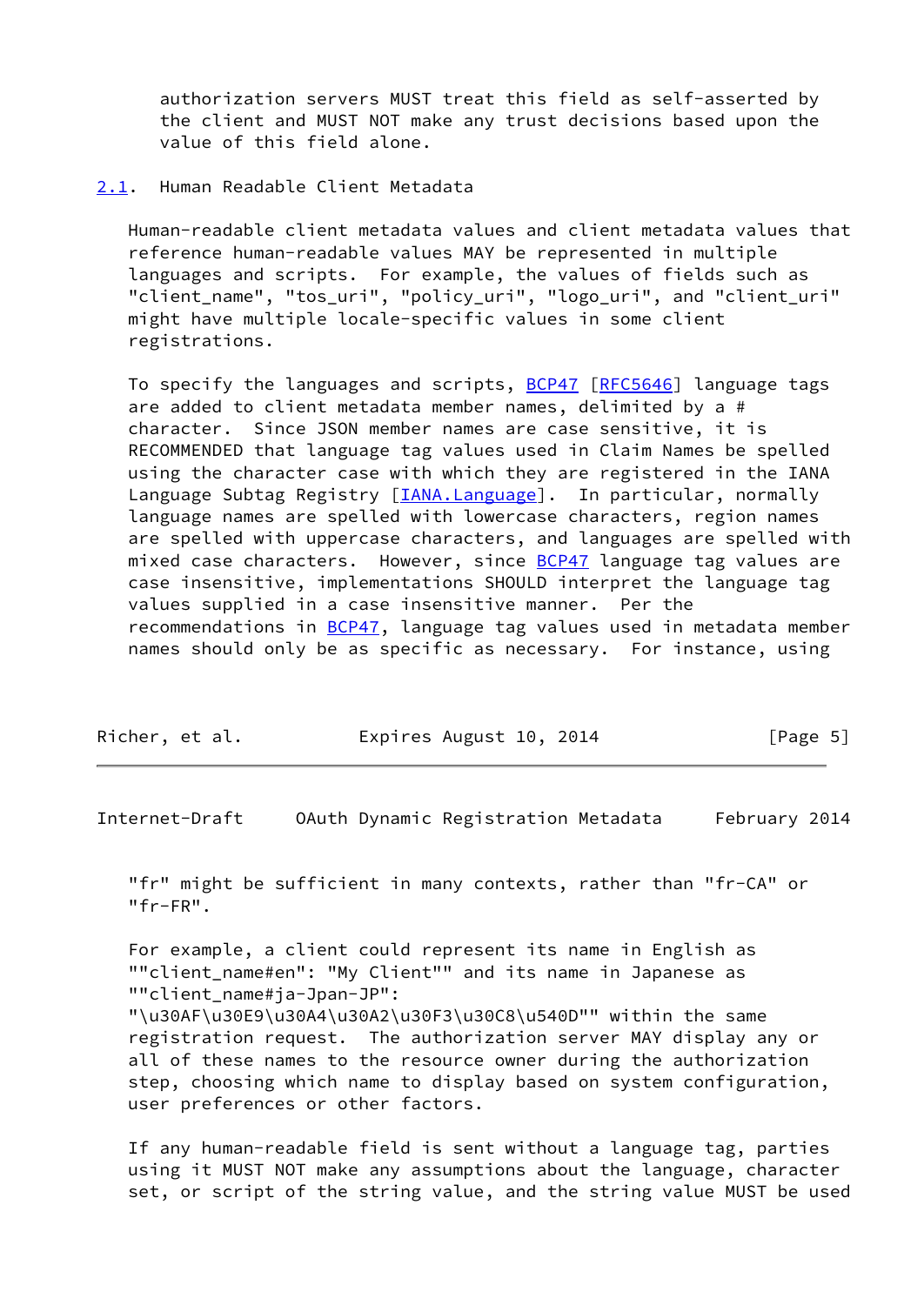as-is wherever it is presented in a user interface. To facilitate interoperability, it is RECOMMENDED that clients and servers use a human-readable field without any language tags in addition to any language-specific fields, and it is RECOMMENDED that any human readable fields sent without language tags contain values suitable for display on a wide variety of systems.

 Implementer's Note: Many JSON libraries make it possible to reference members of a JSON object as members of an object construct in the native programming environment of the library. However, while the "#" character is a valid character inside of a JSON object's member names, it is not a valid character for use in an object member name in many programming environments. Therefore, implementations will need to use alternative access forms for these claims. For instance, in JavaScript, if one parses the JSON as follows, "var j = JSON.parse(json);", then the member "client name#en-us" can be accessed using the JavaScript syntax "j["client\_name#en-us"]".

- <span id="page-6-0"></span>[3](#page-6-0). IANA Considerations
- <span id="page-6-1"></span>[3.1](#page-6-1). OAuth Registration Client Metadata Registration

 This specification registers the Client Metadata values defined in [Section 2](#page-3-0) in the IANA OAuth Registration Client Metadata registry defined in [[OAuth.Registration\]](#page-9-4).

<span id="page-6-2"></span>[3.1.1](#page-6-2). Registry Contents

- o Client Metadata Name: "client\_name"
- o Client Metadata Description: Human-readable name of the client to be presented to the user

| Richer, et al.<br>Expires August 10, 2014 | [Page 6] |
|-------------------------------------------|----------|
|-------------------------------------------|----------|

Internet-Draft OAuth Dynamic Registration Metadata February 2014

- o Change Controller: IESG
- o Specification Document(s): [[ this document ]]
- o Client Metadata Name: "client\_uri"
- o Client Metadata Description: URL of the homepage of the client
- o Change Controller: IESG
- o Specification Document(s): [[ this document ]]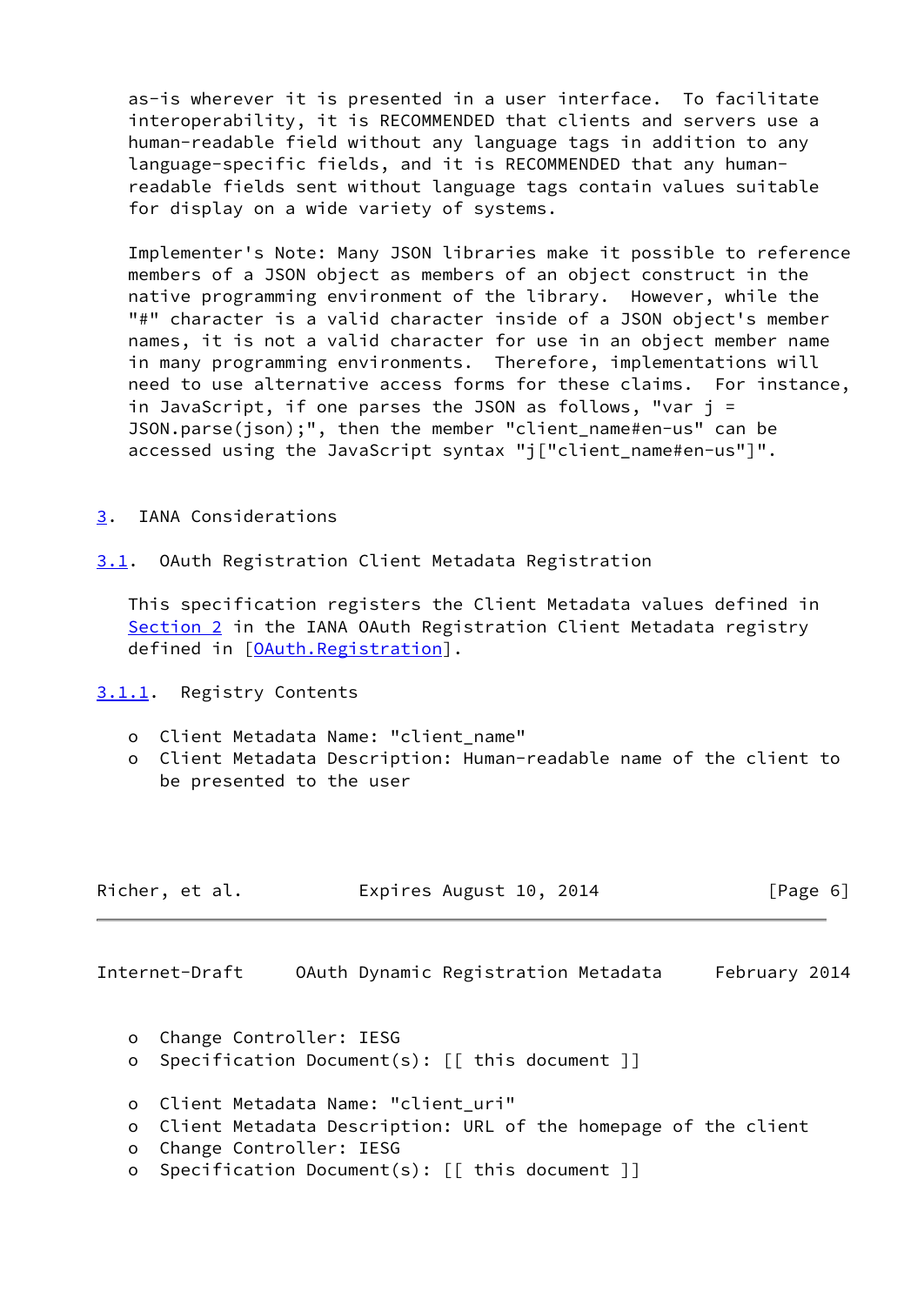| $\circ$<br>$\circ$ | Client Metadata Name: "logo_uri"<br>Client Metadata Description: URL that references a logo for the |
|--------------------|-----------------------------------------------------------------------------------------------------|
|                    | client                                                                                              |
| $\circ$            | Change Controller: IESG                                                                             |
| $\circ$            | Specification Document(s): [[ this document ]]                                                      |
| $\circ$            | Client Metadata Name: "scope"                                                                       |
| o                  | Client Metadata Description: Space separated list of scope values                                   |
| $\circ$            | Change Controller: IESG<br>Specification Document(s): [[ this document ]]                           |
| $\circ$            |                                                                                                     |
| $\circ$            | Client Metadata Name: "contacts"                                                                    |
| o                  | Client Metadata Description: Array of email addresses for people                                    |
|                    | responsible for this client                                                                         |
| $\circ$            | Change Controller: IESG                                                                             |
| o                  | Specification document(s): [[ this document ]]                                                      |
| $\circ$            | Client Metadata Name: "tos_uri"                                                                     |
| o                  | Client Metadata Description: URL that points to a human-readable                                    |
|                    | Terms of Service document for the client                                                            |
| $\circ$            | Change Controller: IESG                                                                             |
| o                  | Specification Document(s): [[ this document ]]                                                      |
| $\circ$            | Client Metadata Name: "policy_uri"                                                                  |
| o                  | Client Metadata Description: URL that points to a human-readable                                    |
|                    | Policy document for the client                                                                      |
| $\circ$            | Change Controller: IESG                                                                             |
| o                  | Specification Document(s): [[ this document ]]                                                      |
|                    |                                                                                                     |
| $\circ$            | Client Metadata Name: "jwks_uri"                                                                    |
| $\mathsf O$        | Client Metadata Description: URL for the Client's JSON Web Key Set                                  |
|                    | [JWK] document representing the client's public keys                                                |
| o                  | Change Controller: IESG                                                                             |
| о                  | Specification Document(s): [[ this document ]]                                                      |
| $\circ$            | Client Metadata Name: "software_id"                                                                 |
| o                  | Client Metadata Description: Identifier for the software that                                       |
|                    | comprises a client                                                                                  |
|                    |                                                                                                     |
|                    |                                                                                                     |
|                    |                                                                                                     |
|                    |                                                                                                     |

<span id="page-7-0"></span>Internet-Draft OAuth Dynamic Registration Metadata February 2014

Richer, et al. **Expires August 10, 2014** [Page 7]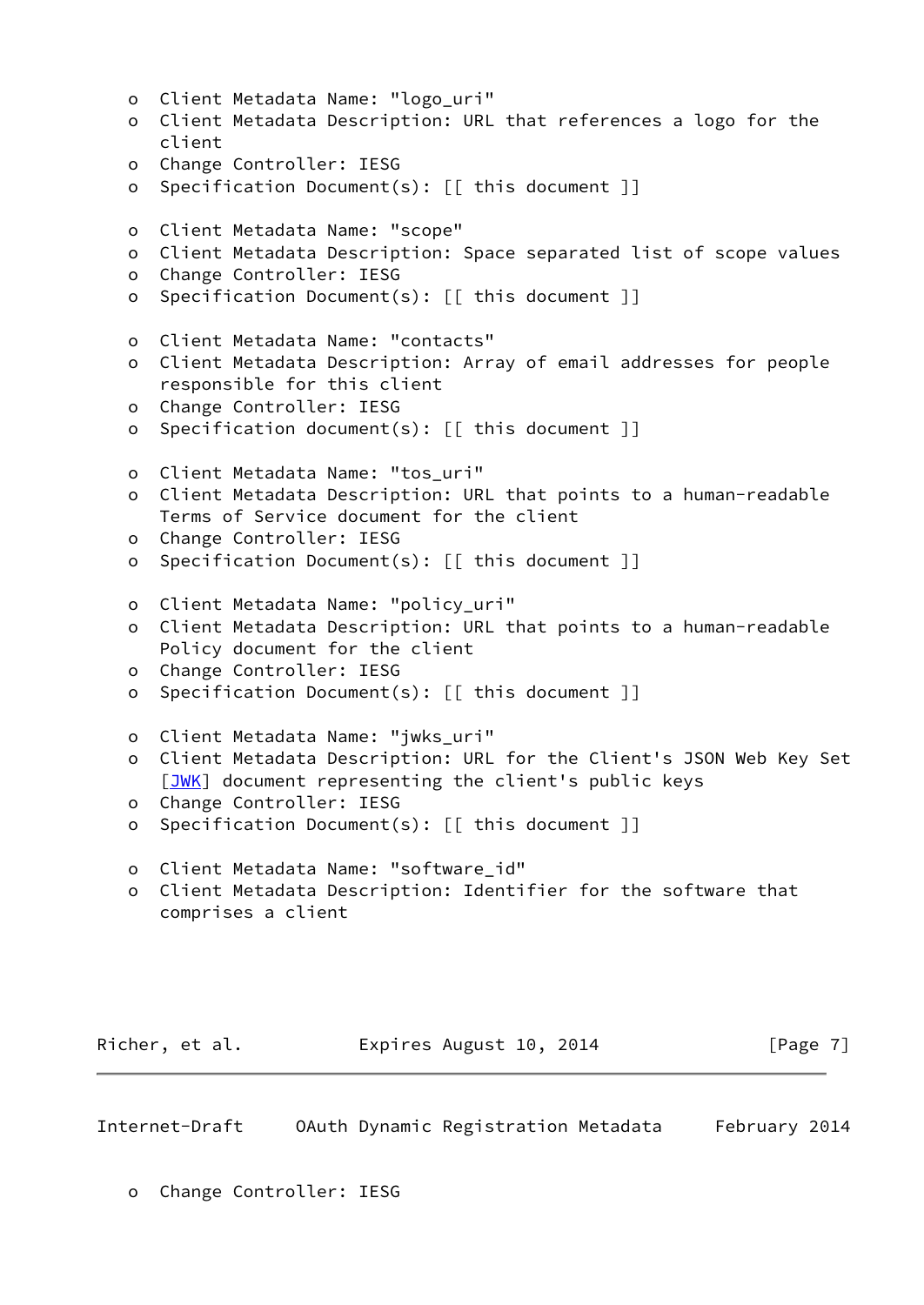- o Specification Document(s): [[ this document ]]
- o Client Metadata Name: "software\_version"
- o Client Metadata Description: Version identifier for the software that comprises a client
- o Change Controller: IESG
- o Specification Document(s): [[ this document ]]
- <span id="page-8-0"></span>[4](#page-8-0). Security Considerations

 Unless used as a claim in a signed software statement, the authorization server MUST treat all client metadata as self-asserted. For instance, a rogue client might use the name and logo for the legitimate client which it is trying to impersonate. Additionally, a rogue client might try to use the software identifier or software version of a legitimate client to attempt to associate itself on the authorization server instances of the legitimate client. To counteract this, an authorization server needs to take steps to mitigate this phishing risk by looking at the entire registration request and client configuration. For instance, an authorization server could warn if the domain/site of the logo doesn't match the domain/site of redirect URIs. An authorization server could also refuse registration from a known software identifier that is requesting different redirect URIs or a different client homepage URI. An authorization server can also present warning messages to end users about dynamically registered clients in all cases, especially if such clients have been recently registered or have not been trusted by any users at the authorization server before.

 In a situation where the authorization server is supporting open client registration, it must be extremely careful with any URL provided by the client that will be displayed to the user (e.g. "logo\_uri", "tos\_uri", "client\_uri", and "policy\_uri"). For instance, a rogue client could specify a registration request with a reference to a drive-by download in the "policy\_uri". The authorization server SHOULD check to see if the "logo uri", "tos\_uri", "client\_uri", and "policy\_uri" have the same host and scheme as the those defined in the array of "redirect\_uris" and that all of these resolve to valid web pages.

<span id="page-8-1"></span>[5](#page-8-1). Normative References

<span id="page-8-2"></span>[IANA.Language]

 Internet Assigned Numbers Authority (IANA), "Language Subtag Registry", 2005.

Richer, et al. Expires August 10, 2014 [Page 8]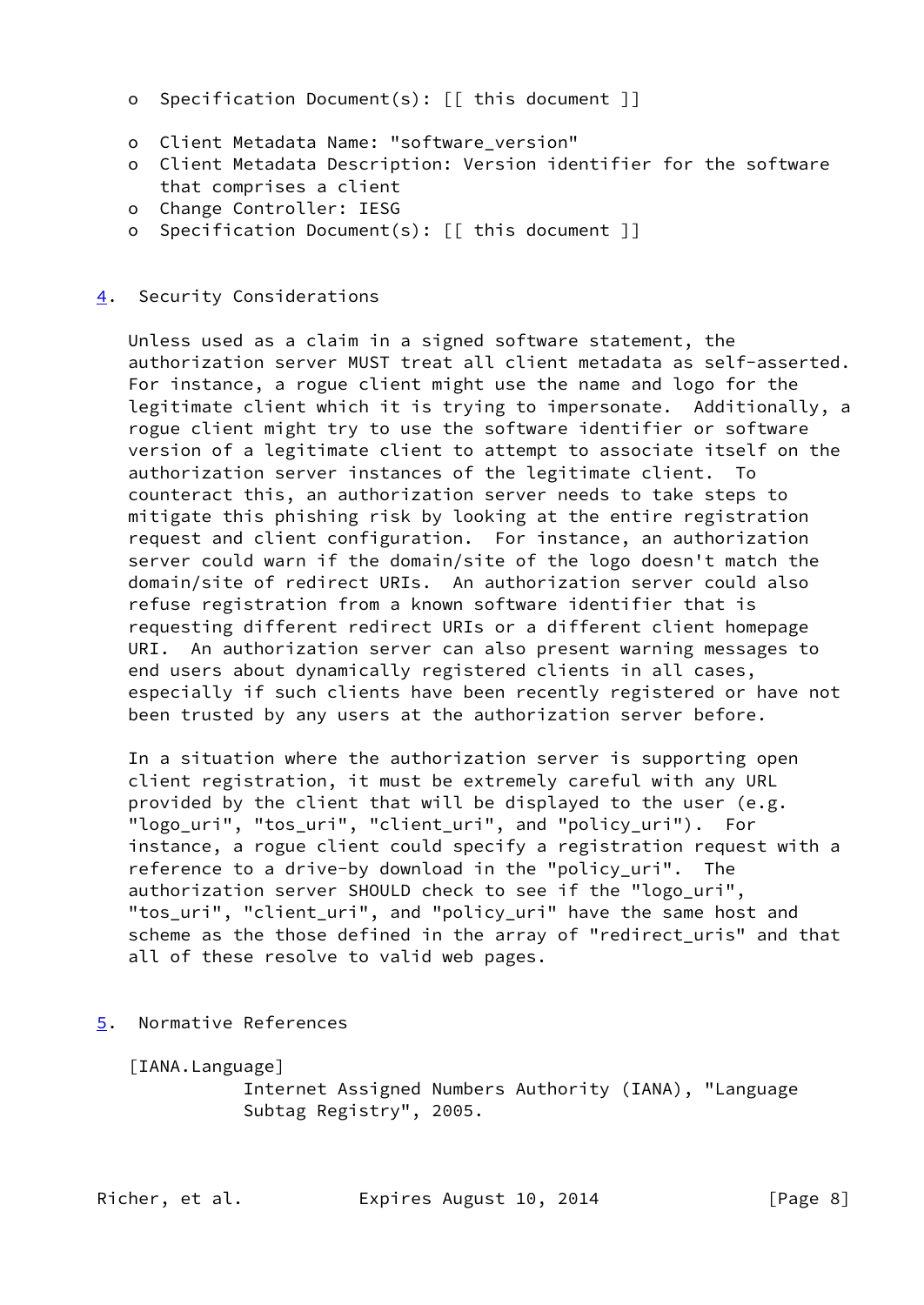<span id="page-9-1"></span>Internet-Draft OAuth Dynamic Registration Metadata February 2014

<span id="page-9-5"></span> [JWK] Jones, M., "JSON Web Key (JWK)", [draft-ietf-jose-json-web-key](https://datatracker.ietf.org/doc/pdf/draft-ietf-jose-json-web-key) (work in progress), January 2014.

<span id="page-9-4"></span>[OAuth.Registration]

 Richer, J., Jones, M., Bradley, J., Machulak, M., and P. Hunt, "OAuth 2.0 Dynamic Client Registration Core Protocol", [draft-ietf-oauth-dyn-reg](https://datatracker.ietf.org/doc/pdf/draft-ietf-oauth-dyn-reg) (work in progress), February 2014.

- [RFC2119] Bradner, S., "Key words for use in RFCs to Indicate Requirement Levels", [BCP 14](https://datatracker.ietf.org/doc/pdf/bcp14), [RFC 2119](https://datatracker.ietf.org/doc/pdf/rfc2119), March 1997.
- [RFC4122] Leach, P., Mealling, M., and R. Salz, "A Universally Unique IDentifier (UUID) URN Namespace", [RFC 4122,](https://datatracker.ietf.org/doc/pdf/rfc4122) July 2005.
- [RFC5646] Phillips, A. and M. Davis, "Tags for Identifying Languages", [BCP 47](https://datatracker.ietf.org/doc/pdf/bcp47), [RFC 5646,](https://datatracker.ietf.org/doc/pdf/rfc5646) September 2009.
- [RFC6749] Hardt, D., "The OAuth 2.0 Authorization Framework", [RFC 6749,](https://datatracker.ietf.org/doc/pdf/rfc6749) October 2012.

### <span id="page-9-0"></span>[Appendix A.](#page-9-0) Acknowledgments

 The authors thank the OAuth Working Group, the User-Managed Access Working Group, and the OpenID Connect Working Group participants for their input to this document. In particular, the following individuals have been instrumental in their review and contribution to various versions of this document: Amanda Anganes, Derek Atkins, Tim Bray, Domenico Catalano, Donald Coffin, Vladimir Dzhuvinov, George Fletcher, Thomas Hardjono, Phil Hunt, William Kim, Torsten Lodderstedt, Eve Maler, Josh Mandel, Nov Matake, Tony Nadalin, Nat Sakimura, Christian Scholz, and Hannes Tschofenig.

### <span id="page-9-2"></span>[Appendix B.](#page-9-2) Open Issues

 o Should some or all of the metadata values defined in this specification be moved into [draft-ietf-oauth-dyn-reg?](https://datatracker.ietf.org/doc/pdf/draft-ietf-oauth-dyn-reg)

### <span id="page-9-3"></span>[Appendix C.](#page-9-3) Document History

[[ to be removed by the RFC editor before publication as an RFC ]]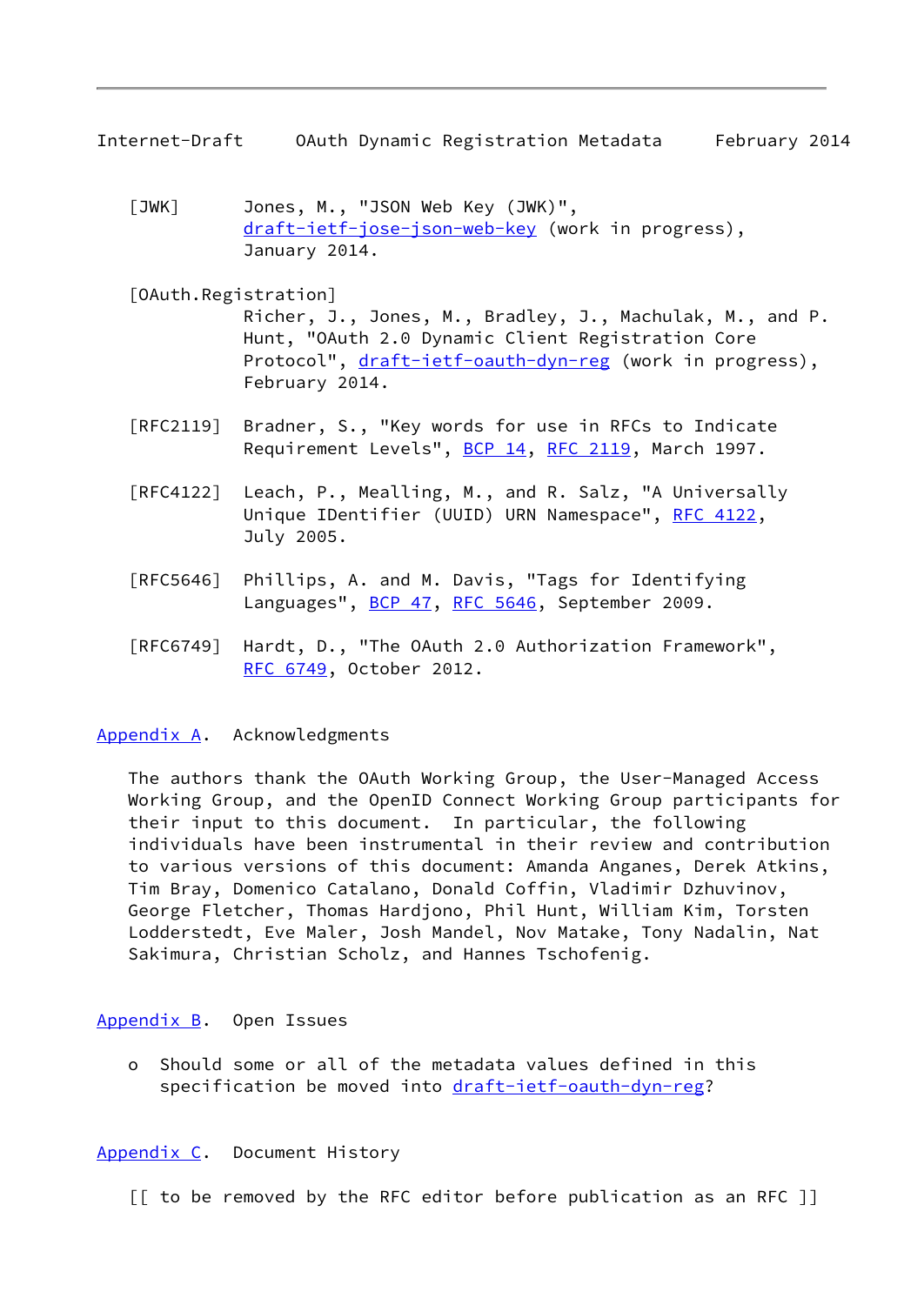Richer, et al. **Expires August 10, 2014** [Page 9]

<span id="page-10-0"></span>Internet-Draft OAuth Dynamic Registration Metadata February 2014

o Created from [draft-jones-oauth-dyn-reg-metadata-00](https://datatracker.ietf.org/doc/pdf/draft-jones-oauth-dyn-reg-metadata-00).

Authors' Addresses

 Justin Richer The MITRE Corporation

Email: jricher@mitre.org

 Michael B. Jones Microsoft

 Email: mbj@microsoft.com URI: <http://self-issued.info/>

 John Bradley Ping Identity

Email: ve7jtb@ve7jtb.com

 Maciej Machulak Newcastle University

 Email: m.p.machulak@ncl.ac.uk URI: <http://ncl.ac.uk/>

 Phil Hunt Oracle Corporation

Email: phil.hunt@yahoo.com